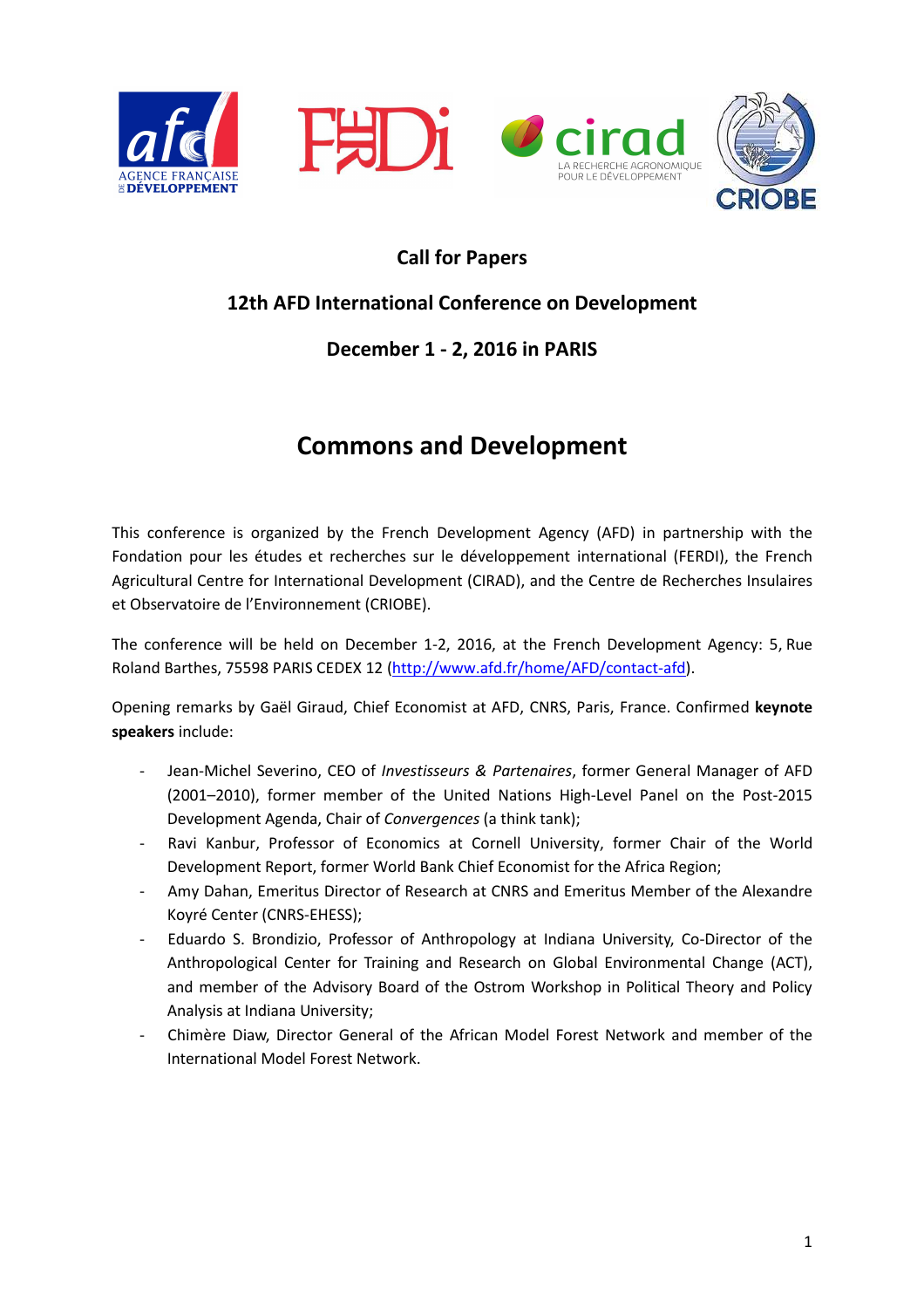Since 1950, development policies have reflected trends in economic history. Although the terms used by these policies have been based on rich concepts, they have not always had settled meanings. Two major concepts emerged from the long and complex exchanges that shaped practices in development aid in the 1990s.

The first is governance, a concept whose meaning has evolved constantly since it first appeared in the economic literature. In the 1990s, structural adjustment programs and the conditionality clauses attached to them strengthened the mechanisms of liberal economics and broke with the idea that firmly structured public policy is an indispensable element of development policy. Over time, this market-centered approach became the core tenet of development discourse on good governance. However, in the face of a growing collective realization that such policies had failed in practice, the concept was broadened. Today, it no longer pertains solely to government measures designed to create a market-friendly environment but also to governments' ability to build effective institutions that reconcile economic growth, poverty reduction, and equity promotion. This approach requires greater open-mindedness, moving beyond the dogmas of neoliberalism while avoiding the dead ends of an exclusively statist approach.

The second concept is global public goods (GPGs). In a context of increased interdependency between countries and the inability by both markets and nation-based policies to rise to global challenges, the concept of global public goods emphasizes the need for regulation and international governance mechanisms in the three core dimensions of sustainable development (Severino 2001): economics (financial stability), society (knowledge, healthcare, peace), and the environment (natural resources, biodiversity, climate change). Climate talks have exposed the illusion of effective public international governance and the need for locally rooted multilevel governance involving public, private, and civil society actors from the local level up (Aykut and Dahan 2015).

The commons approach sustains and revitalizes the discussion about governance and GPGs. It suggests ways of coordinating actors on multiple scales at the interface between market and state and therefore offers a renewed framework for assessing official development aid programs.

The concept of commons grew in prominence after the Nobel Prize was awarded to American political scientist Elinor Ostrom in 2009. She demonstrated empirically that a number of natural resources (or *Common Pool Resources* – CPRs), which are generally renewable, can be effectively managed locally by small and diverse communities that create their own ad hoc norms in order to avert the collapse of their resources (Ostrom 1990). Crucially, Ostrom rejects the "tragedy of the commons" theorized by Garret Hardin, which stipulates that when there is free access to a resource, each user will spontaneously draw on that resource without limitation, leading to its disappearance (Hardin 1968).

Commons are defined on the basis of three components: a resource, a community, and a set of rights and obligations agreed upon by the community. The resource may be physical, such as pastureland managed by a community, or intangible, such as open-source software, or it can be more global in scope (healthcare, education, or climate change). Although research on commons has generated solid findings, these must be shored up and expanded. Refining this field of research is a critical task. Only a cross-disciplinary approach to commons can account for the diversity of viewpoints and go beyond the numerous inaccurate perceptions that frame them (Kanbur and Riles 2008).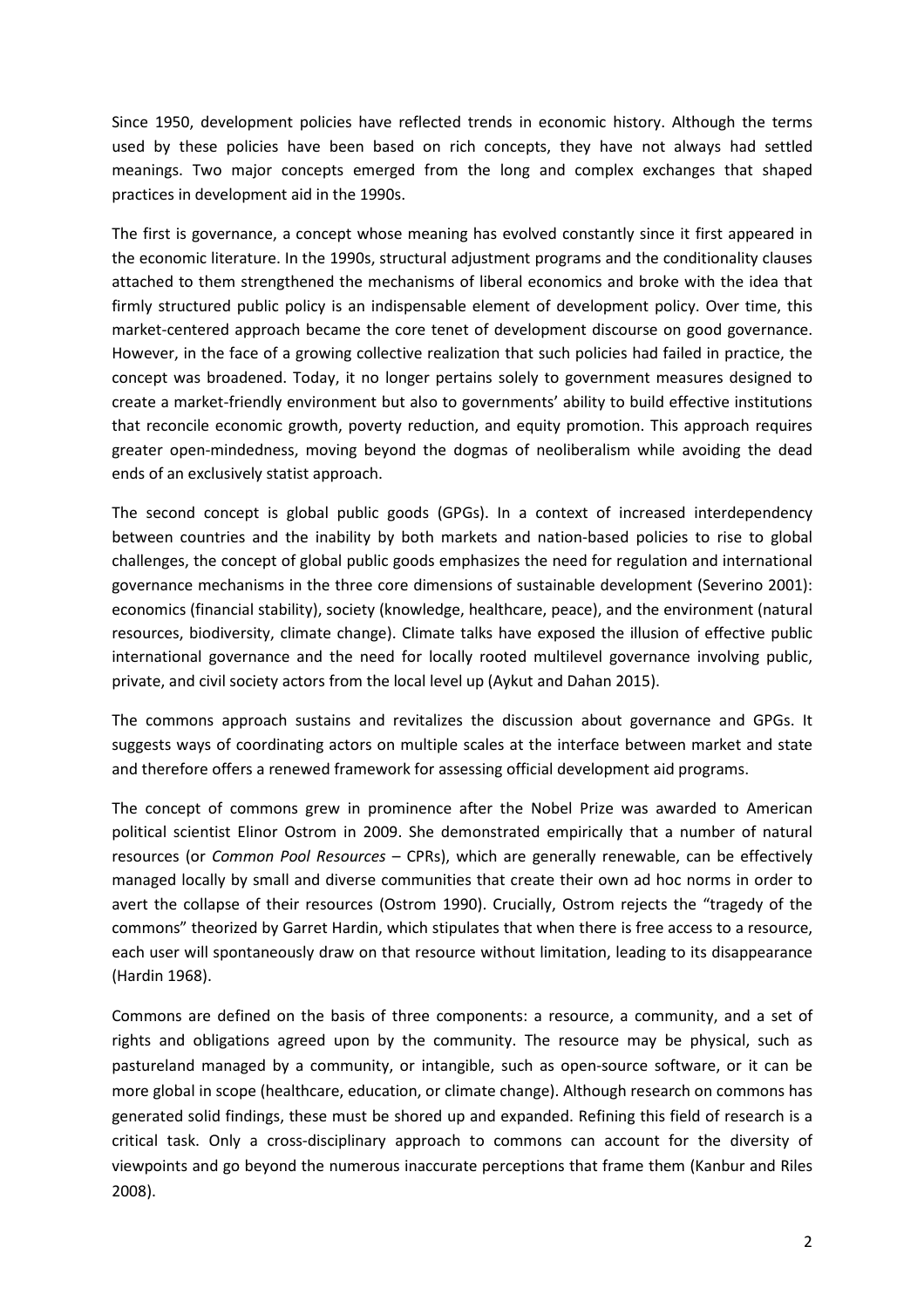Beyond the theoretical issues to which they give rise, the commons presents a multitude of operational cases that make it possible to break from the state/market dichotomy and to reexamine notions of resource ownership. They invite us to reconsider social spaces as well as the institutions associated with them. The commons refer more to a process than to categories of goods or services. The choice therefore hinges on explicit collective political decisions.

While the systemic approach fosters rethinking development based on the concept of commons, this starting point allows us to assess the performance of an organized system beyond actors' strategic capacities to make decisions on the basis of immediate individual cost and profit maximization. A system's efficiency cannot be reduced to Pareto optimality, the weaknesses of which have been well documented (Giraud 2010). Rather, it must be assessed through a dynamic and multi-criterion approach that incorporates equity and sustainability. This view of efficiency hinges on solid social capital, solidarity between members, reducing transaction costs through trust, and a willingness to achieve shared well-being (Brondizio, Ostrom, and Young 2009). Lastly, it is expressed in the system's ability to withstand shocks and to evolve in the face of both endogenous and exogenous shifts (Diaw 1998).

For a development aid agency, the commons approach makes sense. It urges greater consideration of challenges that might be otherwise neglected, including biodiversity, healthcare, education, and security. It places users and beneficiaries at the core of regulation and management processes. However, the commons may be vulnerable. The topic of the commons and development policies is rife with questions in need of answers.

The aim of this conference is to bring together researchers and their work and to stimulate dialogue at the intersection between commons and development dynamics on an international scale through recourse to a variety of analytical frameworks and disciplines. Papers dealing with one of the following four non-mutually exclusive research themes are preferred, while cross-cutting analyses dealing with more than one research theme are also welcome:

- Research Theme 1: What do commons teach us in terms of development impacts on countries of the South?
- Research Theme 2: How can we understand commons in terms of actors, legal models, and indicators?
- Research Theme 3: How can we describe commons in terms of interactions with the public, the business sector, and political arenas?
- Research Theme 4: How do commons enrich our understanding of global public goods?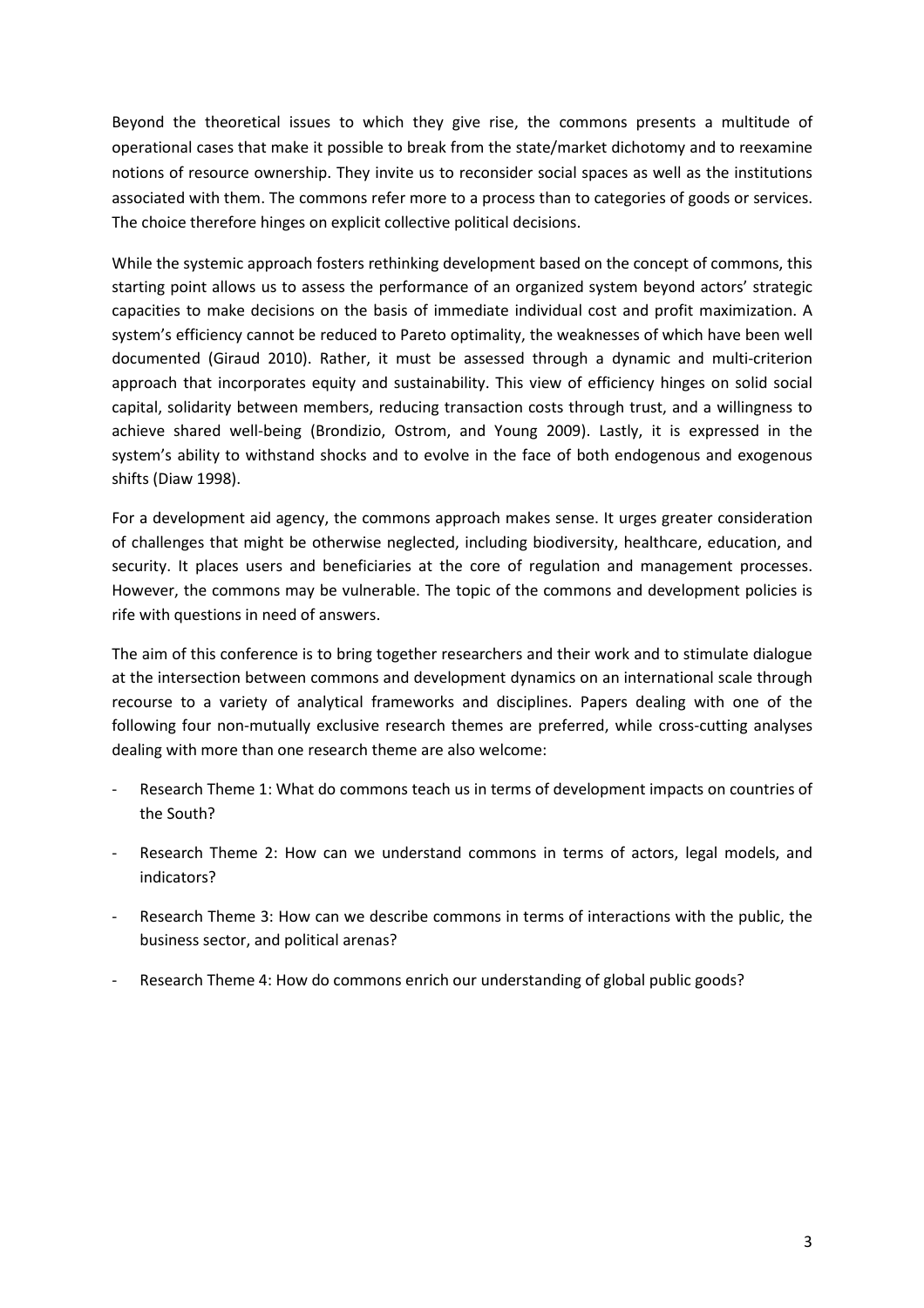#### **References**

Aykut, S. and A. Dahan. 2015. *Gouverner le climat? 20 ans de négociations internationales*. Paris: Presse de Sciences Po.

Brondizio E., E. Ostrom, and O. R. Young. 2009. "Connectivity and the Governance of Multilevel Social-Ecological Systems: The Role of Social Capital." *Annual Review of Environment and Resources*, Vol. 34: 253–278.

Diaw, M. C. 1998. "From Sea to Forest: An Epistemology of Otherness and Institutional Resilience in Non-Conventional Economic Systems." Paper presented at the Seventh Biennial Conference of the International Association for the Study of Common Property on *Crossing Boundaries,* Vancouver, BC.

Giraud, G. 2010. *La Théorie des jeux*. Paris: Flammarion (3rd ed.).

Hardin, G. 1968. "The Tragedy of the Commons", *Science*, Vol. 162, No. 3859: 1243–1248.

Kanbur, R. and A. Riles. 2008. "And Never the Twain Shall Meet? An Exchange of the Strengths and Weaknesses of Anthropology and Economics in Analyzing the Commons." In *The Contested Commons: Conversations between Economists and Anthropologists,* edited by P. Bardhan and I. Ray. Hoboken, NJ: Wiley-Blackwell.

Ostrom, E. 1990. *Governing the Commons: The Evolution of Institutions for Collective Actions.*  Cambridge: Cambridge University Press.

Severino, J.M. 2001. "Refonder l'aide au développement au XXIe siècle", *Critique internationale*  2001/1 (no 10), p. 75-99. DOI 10.3917/crii.010.0075.

**Proposals must be submitted by Wednesday June 1, 2016.** They should be sent by e-mail to the following three recipients: Stéphanie Leyronas (leyronass@afd.fr), Sylvain Perret (sylvain.perret@cirad.fr), Grégoire Rota Graziosi (gregoire.rota graziosi@udamail.fr) and Tamatoa Bambridge (tamatoa.bambridge@criobe.pf). Submissions must include:

- An information sheet containing a 5- to 8-letter keyword the title of the paper, the name and affiliation of the author(s), and detailed contact information;
- A 500- to 800-word abstract that describes the proposed topic, methodology, the theoretical framework, some results and discussion

Proposals may be submitted in French or English and will be subject to double-blind review. Selected submissions will be announced by July 31, 2016. Final versions of papers must be submitted no later than October 31, 2016. Selected papers may be published in the *Revue d'Économie du Développement* (https://www.cairn.info/revue-d-economie-du-developpement.htm) or in a special issue of the journal *Tiers Monde* (http://www.revues.armand-colin.com/geographieeconomie/revue-tiers-monde).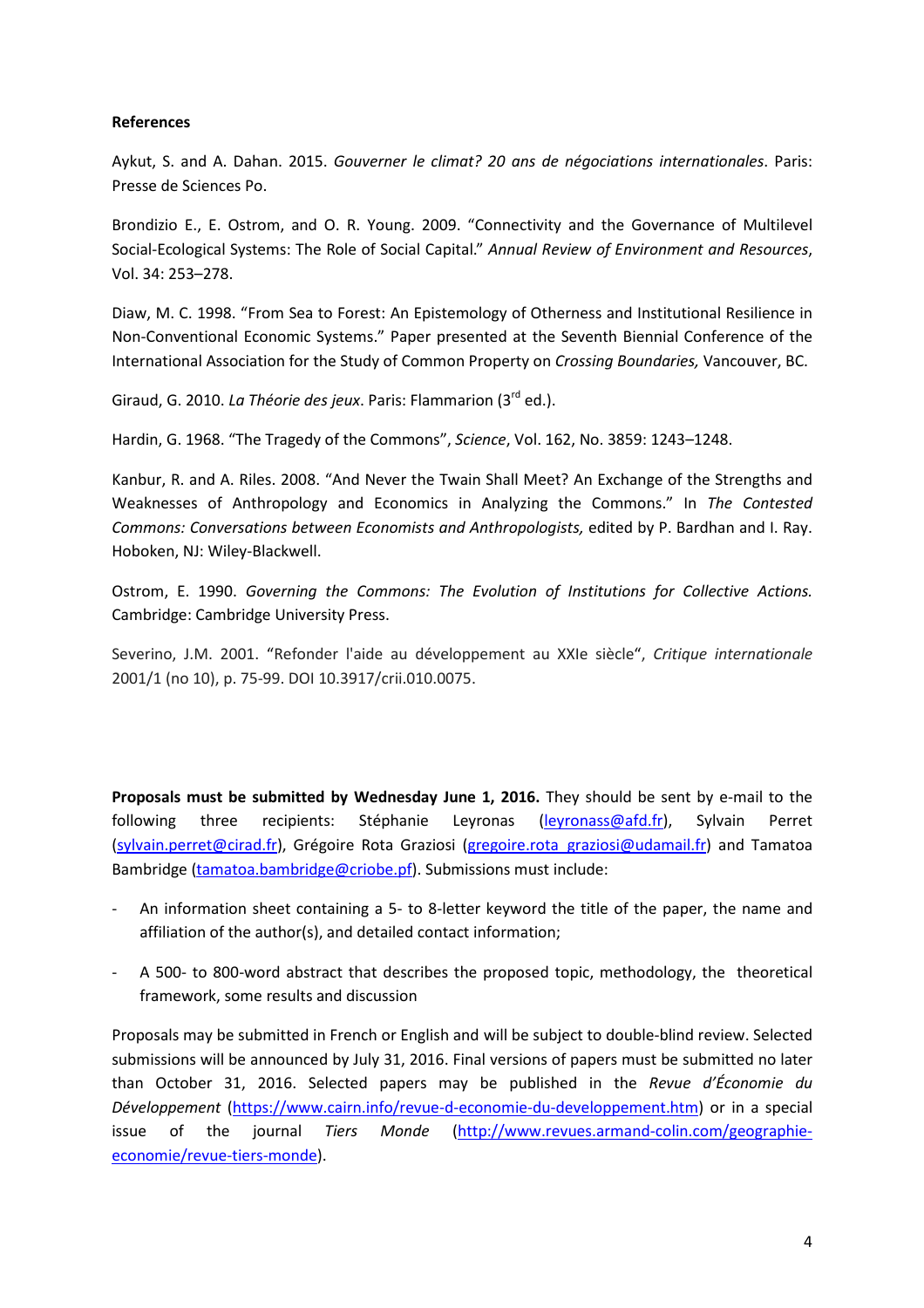Papers may focus on any type of commons, including land or natural resources, networked services, information, cross-sectoral commons, global commons, etc. Monographs may be proposed so long as their findings are generalizable and replicable. Cases from developing and emerging countries will be preferred. Partnerships with research institutions in countries of the South are especially welcome. Papers may be presented in French or English. Participants' travel and accommodation costs may be partially covered.

#### **Review Committee**

- Sigrid Aubert, CIRAD
- Martine Audibert, CNRS-CERDI
- Sarah Botton, AFD
- Jean-Louis Combes, CERDI, Université d'Auvergne
- Benjamin Coriat, Université Paris 13
- Benoit Daviron, CIRAD
- Vianney Dequiedt, CERDI, Université d'Auvergne
- François Gaulme, AFD
- Alain Karsenty, CIRAD
- Philippe Lavigne-Delville, IRD *[to be confirmed]*
- Etienne Le Roy, Université Paris 1
- Fabienne Orsi, IRD
- Béatrice Parance, Université Paris 8
- Françoise Rivière, AFD
- Irène Salenson, AFD
- Nicolas Vincent, AFD
- Olivier Weinstein, Université Paris 13

#### **Organizing Committee**

- AFD: Stéphanie Leyronas
- FERDI: Grégoire Rota Graziosi
- CIRAD: Sylvain Perret
- CRIOBE : Tamatoa Bambridge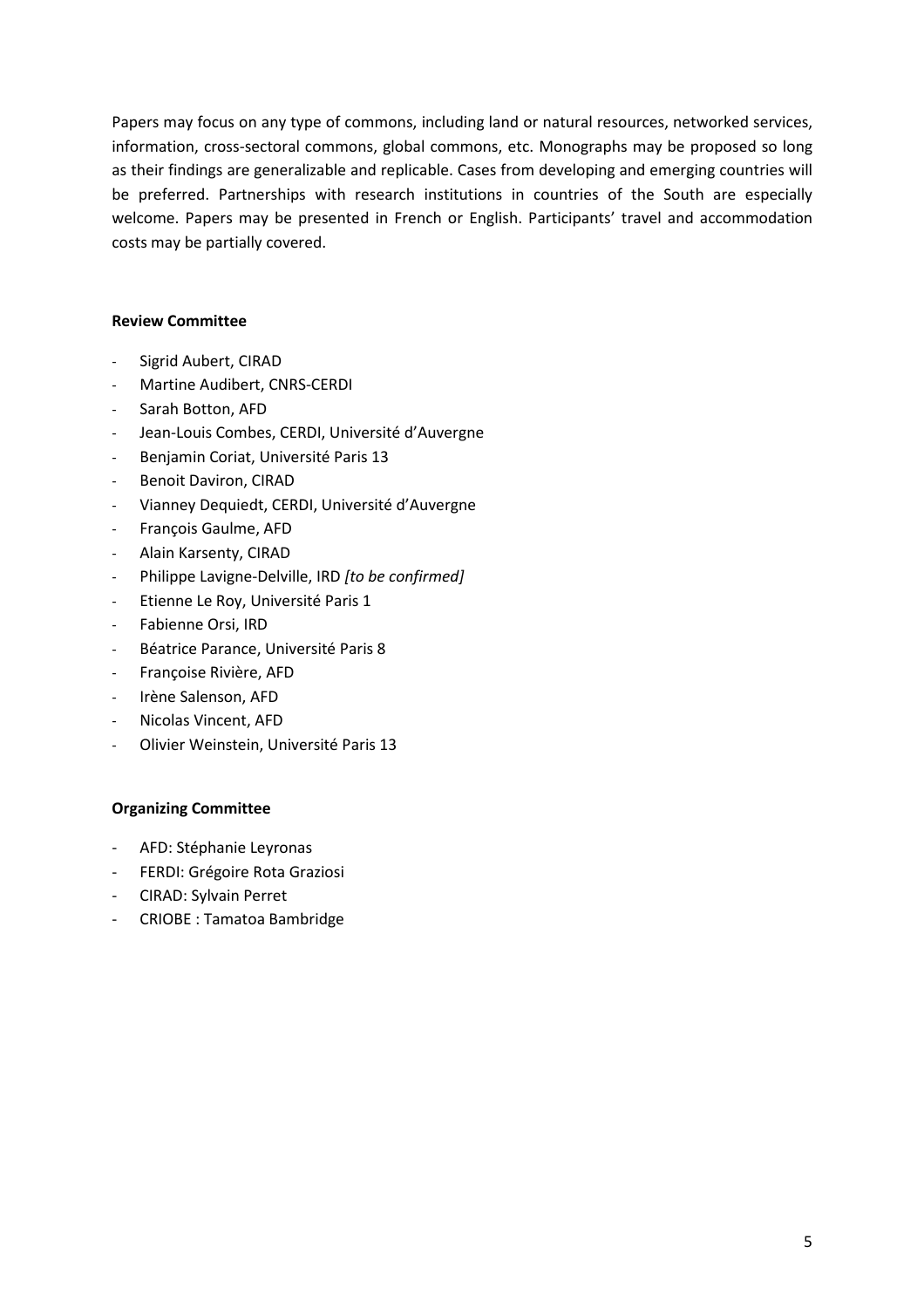### **Annex – Questions (non-exclusive list)**

## **Research Theme 1: What do commons teach us in terms of development impacts on countries of the South?**

- Goals of commons: Management (or lack thereof) of trade-offs between economic, environmental, and social objectives in communities and societies of the South, adverse outcomes, etc.;
- Sustainability of commons: Social, environmental and economic sustainability, sustainability of "commons action," etc.;
- Resilience of land commons to external shocks (migrations, crises, conflicts, etc.) and national or international constraints (vertical funds, creation of value chains, etc.);
- Commons and equity: Power relations, inclusion and exclusion, power sharing, etc.;
- Commons and participatory democracy, legitimacy of actors, etc.;
- Cases of failure, breakdown, loss of influence of collective arrangements, and negative impacts of development aid.

## **Research Theme 2: How can we understand commons in terms of actors, legal models, and indicators?**

- Legal models: Legal qualification and recognition of communities, appropriation types, decision process, institutionalization and practical application;
- Extrapolation to other scales: From analyses of local commons toward replicable or geographically broader models;
- Influence of macro drivers such as the Sustainable Development Goals (MDGs) and local or regional practices and political debate;
- Indicators: Legitimacy of actions (e.g., creation of new commons), empowerment processes, collective action, role of official development aid, etc.

## **Research Theme 3: How can we describe commons in terms of interactions with the public, the business sector, and political arenas?**

- Emergence, evolution, and functioning of commons: Interactions between public authorities (centralized, deconcentrated, and decentralized), the civil society and the private sector;
- Economic models of commons: Economic sustainability, relations with the private sector, (social and solidarity economy, collaborative economy, etc.) etc.;
- Role played by public policies in promoting and preserving commons and, conversely, role played by commons in legitimating public action;
- Role played by private companies in creating commons and social capital;